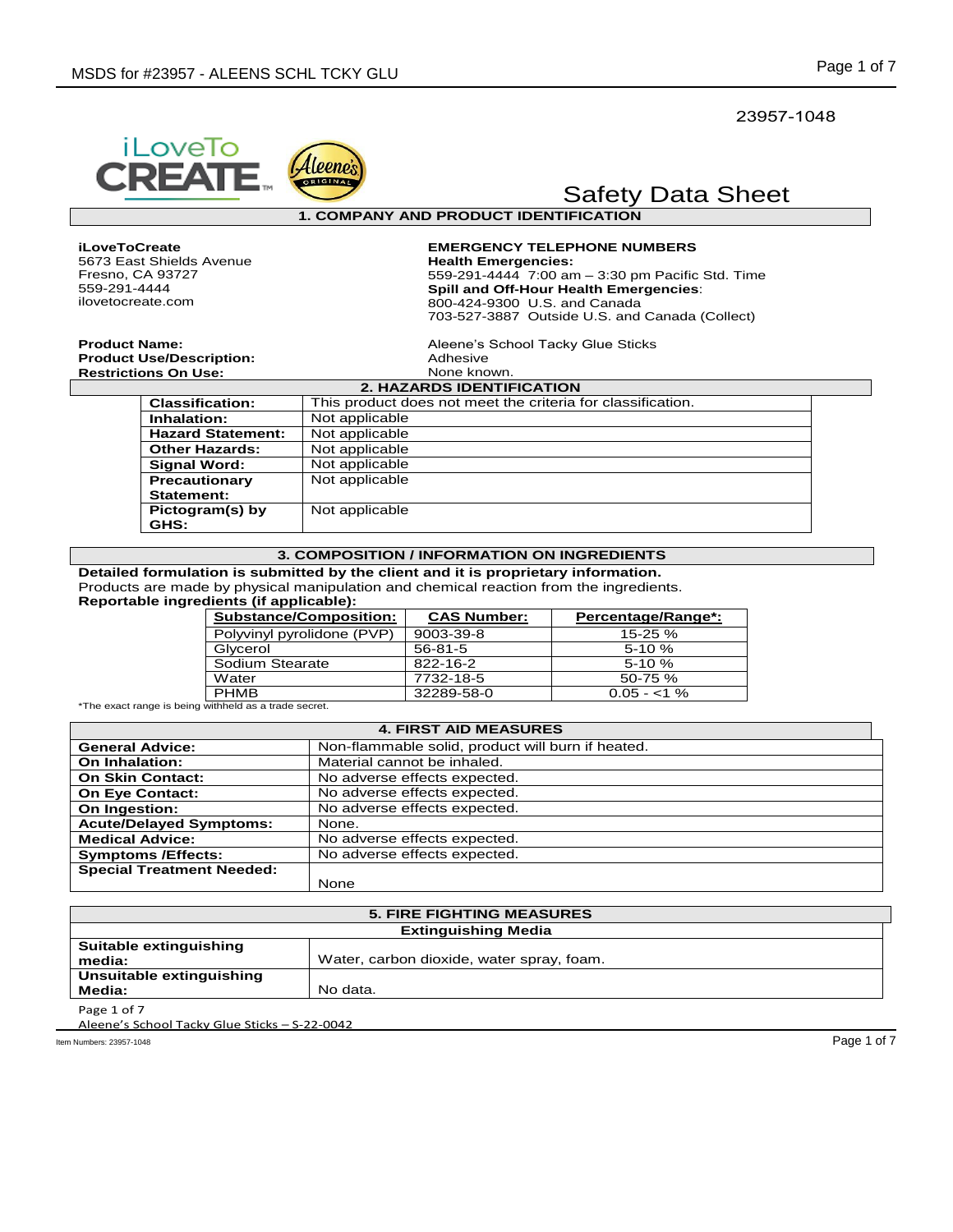



| <b>Protection of Firefighters</b> |      |
|-----------------------------------|------|
| Specific hazards arising          |      |
| from the chemical:                | None |
| <b>Protective equipment for</b>   |      |
| firefighters:                     | None |
| <b>Special precautions for</b>    |      |
| fire fighters:                    | None |
| Will hazardous                    |      |
| combustion occur?:                | No.  |

| <b>6. ACCIDENTAL RELEASE MEASURES</b> |                                             |
|---------------------------------------|---------------------------------------------|
| <b>Personal Precautions:</b>          | None                                        |
| Environmental                         | Pick up and place in appropriate container. |
| <b>Precautions:</b>                   |                                             |
| <b>Methods for Cleaning Up:</b>       | No data.                                    |
| <b>Emergency Procedures:</b>          | No data.                                    |
| <b>Recommended Personal</b>           |                                             |
| <b>Protective Equipment:</b>          | No data.                                    |
| Emergency                             |                                             |
| <b>Containment/Procedures:</b>        | No data.                                    |

| <b>7. HANDLING AND STORAGE</b> |                                        |
|--------------------------------|----------------------------------------|
| <b>Safe Storage:</b>           | Store this product away from heat.     |
| <b>Safe Handling:</b>          | No special handling procedures needed. |
| Known Incompatibilities:       | None known.                            |
|                                |                                        |

### **8. EXPOSURE CONTROL AND PERSONAL PROTECTION**

### **Individual protection measures, such as PPE (Personal Protective Equipment):**

| <b>Personal Protection Equipment:</b> |                                                              |
|---------------------------------------|--------------------------------------------------------------|
| <b>Respiratory protection:</b>        | None required                                                |
| Eye protection:                       | None required                                                |
| <b>Hand protection:</b>               | None required                                                |
| <b>Skin protection:</b>               | None required                                                |
| Thermal protection:                   | None required                                                |
| General safety and                    | Good manufacturing practices and hygiene should be followed. |
| hygiene measures:                     |                                                              |
| <b>Further information:</b>           | None required                                                |

| <b>9. PHYSICAL AND CHEMICAL PROPERTIES</b> |                             |
|--------------------------------------------|-----------------------------|
| <b>Physical State:</b>                     | Solid                       |
| Appearance:                                | White Solid (wax-like mass) |
| Color:                                     | White                       |
| Odor:                                      | Low and typical.            |
| <b>Odor Threshold:</b>                     | No data.                    |
| pH:                                        | $10 - 11$                   |
| <b>Boiling Point/Range:</b>                | No data.                    |
| <b>Melting Point/Range:</b>                | No data.                    |
| <b>Flash Point:</b>                        | No data.                    |
| <b>Evaporation Rate:</b>                   | No data.                    |

Page 2 of 7

Aleene's School Tacky Glue Sticks – S-22-0042

Item Numbers: 23957-1048 Page 2 of 7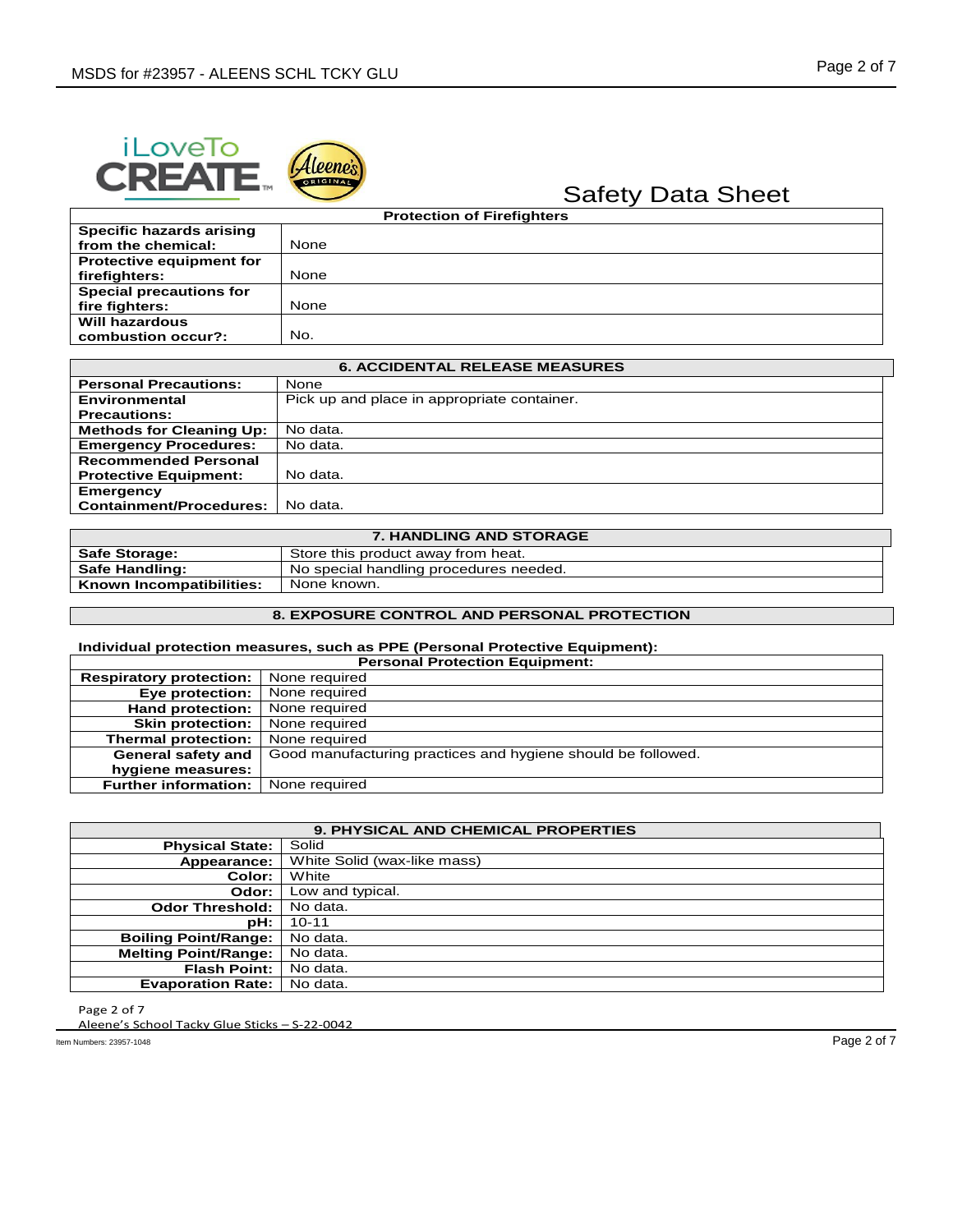



# Safety Data Sheet

| <b>Vapor Density:</b>            | No data.                |
|----------------------------------|-------------------------|
| Solubilities):                   | 100% in water (slowly). |
| <b>Vapor Pressure:</b>           | No data.                |
| <b>Relative Density:</b>         | No data.                |
| <b>Viscositv:</b>                | No data.                |
| <b>Partition Coefficient (n-</b> |                         |
| octanol/water):                  | No data.                |
| <b>Explosive Properties:</b>     | No data.                |
| Flammability: (Solid, gas)       | No data.                |
| Flammability Limit in Air:       |                         |
| Upper/Lower                      | No data.                |
| <b>Autoignition temperature:</b> | No data.                |
| <b>Decomposition</b>             | No data.                |
| temperature:                     |                         |

### **10. STABILITY AND REACTIVITY**

| <b>Chemical Stability:</b>      | Stored-up to stability (at 12 months) passed.                 |
|---------------------------------|---------------------------------------------------------------|
| <b>Conditions to Avoid:</b>     | This material is stable and non-reactive with most materials. |
| <b>Incompatible Materials:</b>  | None known.                                                   |
| <b>Hazardous</b>                |                                                               |
| <b>Decomposition Products:</b>  | No data.                                                      |
| <b>Possibility of Hazardous</b> |                                                               |
| <b>Reactions:</b>               | No data.                                                      |
| <b>Reactivity:</b>              | No data.                                                      |
| <b>Hazardous</b>                | No data.                                                      |
| polymerization:                 |                                                               |

| <b>11. TOXICOLOGICAL INFORMATION</b>            |                                                                  |  |
|-------------------------------------------------|------------------------------------------------------------------|--|
| Information on likely routes of exposure:       |                                                                  |  |
| <b>Eye Contact -Serious Eye</b>                 |                                                                  |  |
| <b>Damage or Irritation:</b>                    | Not expected to cause toxicity or be irritating to skin or eyes. |  |
| <b>Skin Contact - Skin</b>                      |                                                                  |  |
| <b>Corrosion, Sensitization or</b>              |                                                                  |  |
| Irritation:                                     | Not expected to cause toxicity or be irritating to skin or eyes. |  |
| Ingestion-                                      |                                                                  |  |
| Carcinogenicity/Aspiration                      |                                                                  |  |
| Hazard:                                         | Not expected to cause toxicity or be irritating to skin or eyes. |  |
| <b>Inhalation - Respiratory</b>                 |                                                                  |  |
| <b>Sensitization/Toxicity:</b>                  | Material not respirable.                                         |  |
| Symptoms related to the                         |                                                                  |  |
| physical chemical and                           |                                                                  |  |
| toxicological                                   | Not expected to cause toxicity or be irritating to skin or eyes. |  |
| characteristics:                                |                                                                  |  |
| Information on                                  | No data.                                                         |  |
| toxicological effects:                          |                                                                  |  |
| <b>Delayed or Immediate</b>                     | No data.                                                         |  |
| effects:                                        |                                                                  |  |
| <b>Germ Cell Mutagenicity:</b>                  | No data.                                                         |  |
| Specific target organ                           |                                                                  |  |
| toxicity (single exposure):                     | No data.                                                         |  |
| Specific target organ                           |                                                                  |  |
| Page 3 of 7                                     |                                                                  |  |
| Algono's School Tasky Glue Sticks - S. 22, 0042 |                                                                  |  |

Aleene's School Tacky Glue Sticks – S-22-0042

Item Numbers: 23957-1048 Page 3 of 7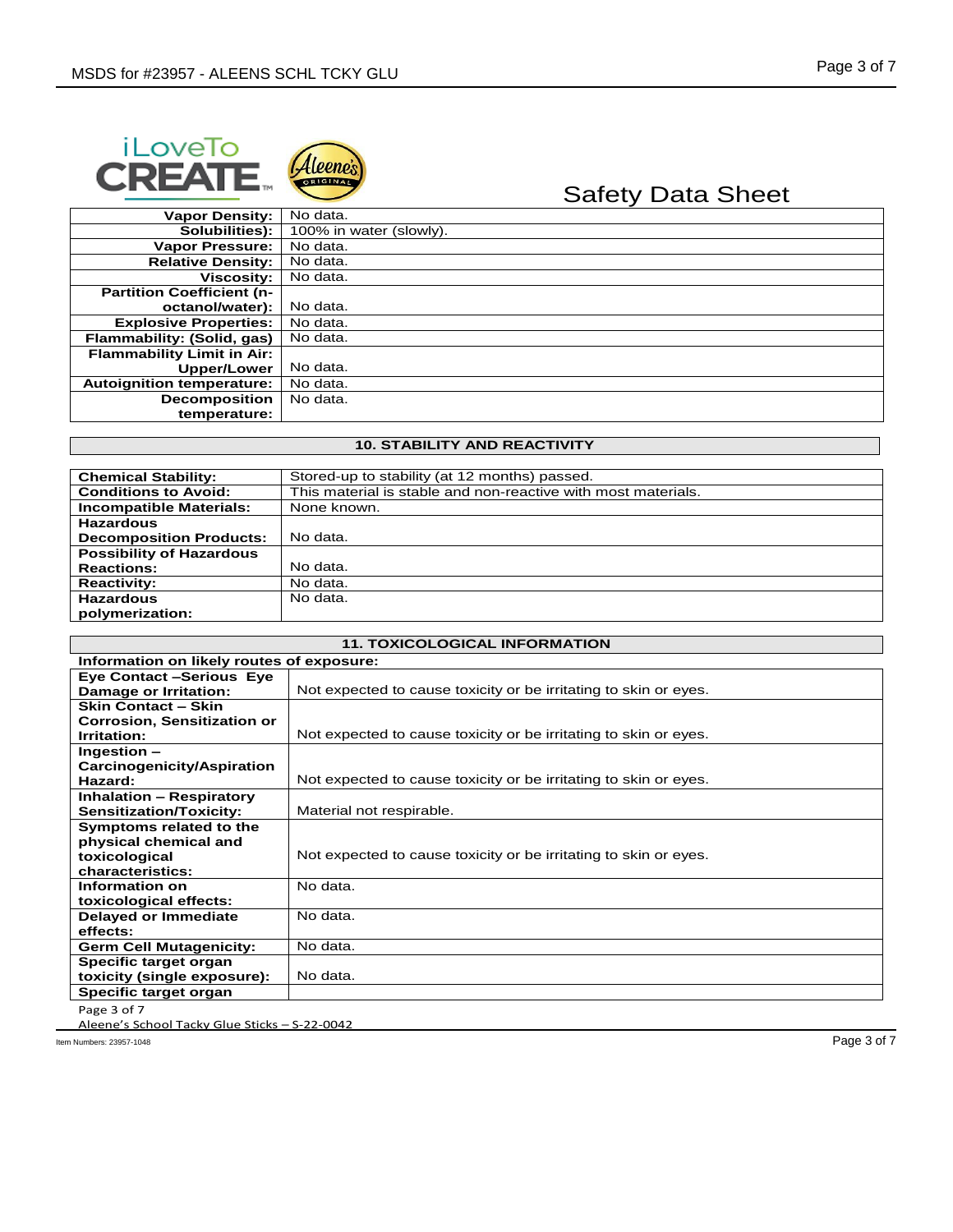



| toxicity (repeated<br>exposure):                                            | No data. |
|-----------------------------------------------------------------------------|----------|
| <b>Chemicals listed on NTP.</b><br>IARC or OSHA as a<br><b>Carcinogen?:</b> | No data. |

| Chemical                      | Oral LD50                                                                                                                             | <b>Dermal LD50</b>                  | <b>Inhalation LC50</b>               |
|-------------------------------|---------------------------------------------------------------------------------------------------------------------------------------|-------------------------------------|--------------------------------------|
| Polyvinyl pyrolidone<br>(PVP) | 100gm/kg (100000mg/kg)<br>quinea pig<br>> 40gm/kg (40000mg/kg)<br>mouse<br>1040mg/kg (1040mg/kg) rabbit<br>100gm/kg (100000mg/kg) rat | No data                             | No data                              |
| Glycerol                      | 7750mg/kg (7750mg/kg) guinea<br>pig<br>4090mg/kg (4090mg/kg) mouse,<br>27gm/kg (27000mg/kg) rabbit,<br>12600mg/kg (12600mg/kg) rat    | $> 10$ gm/kg (10000mg/kg)<br>rabbit | $> 570$ mg/m3/1H<br>$(570mg/m3)$ rat |

**\*Estimates for product may be based on additional component data not shown.**

# **12. ECOLOGICAL INFORMATION**

| <b>Ecotoxicity:</b>                    | Small amounts of this product are not expected to cause toxicity to the<br>environment. Components of this material are not biomagnified or<br>bioconcentrated in the environment. |
|----------------------------------------|------------------------------------------------------------------------------------------------------------------------------------------------------------------------------------|
| Persistence and degradability:         | No data.                                                                                                                                                                           |
| <b>Bioaccumulative potential:</b>      | No data.                                                                                                                                                                           |
| <b>Aquatic / Terrestrial warnings:</b> | No data.                                                                                                                                                                           |
| <b>Mobility in soil:</b>               | No data.                                                                                                                                                                           |
| Other adverse effects:                 | No data.                                                                                                                                                                           |

### **13. DISPOSAL CONSIDERATIONS**

| <b>Disposal instructions:</b> | This product may be disposed in a municipal landfill.     |  |
|-------------------------------|-----------------------------------------------------------|--|
| Local disposal regulations:   | Dispose of in accordance with all applicable regulations. |  |
| Hazardous waste code:         | None.                                                     |  |
| Contaminated packaging:       | No data                                                   |  |
| <b>Waste residues:</b>        | No data.                                                  |  |

# **14. TRANSPORTATION INFORMATION**

|                                                   | <b>DOT</b>     | <b>IMDG</b>    |      | <b>IATA</b>    |
|---------------------------------------------------|----------------|----------------|------|----------------|
| UN/ID number:                                     | Not regulated. | Not regulated. |      | Not regulated. |
| Proper shipping name:                             |                |                |      |                |
| <b>Transport hazard class:</b>                    |                |                |      |                |
| Packing group (if applicable):                    |                |                |      |                |
| <b>Environmental Provisions:</b>                  |                |                |      |                |
| <b>Special Precautions:</b>                       |                |                |      |                |
| Transport in bulk according to Annex II of MARPOL |                | Not regulated. |      |                |
| 73/78 and IBC Code                                |                |                |      |                |
| <b>Emergent Response Guide Number: None</b>       |                | EmS-No:        | None |                |

Page 4 of 7

Aleene's School Tacky Glue Sticks – S-22-0042

Item Numbers: 23957-1048 Page 4 of 7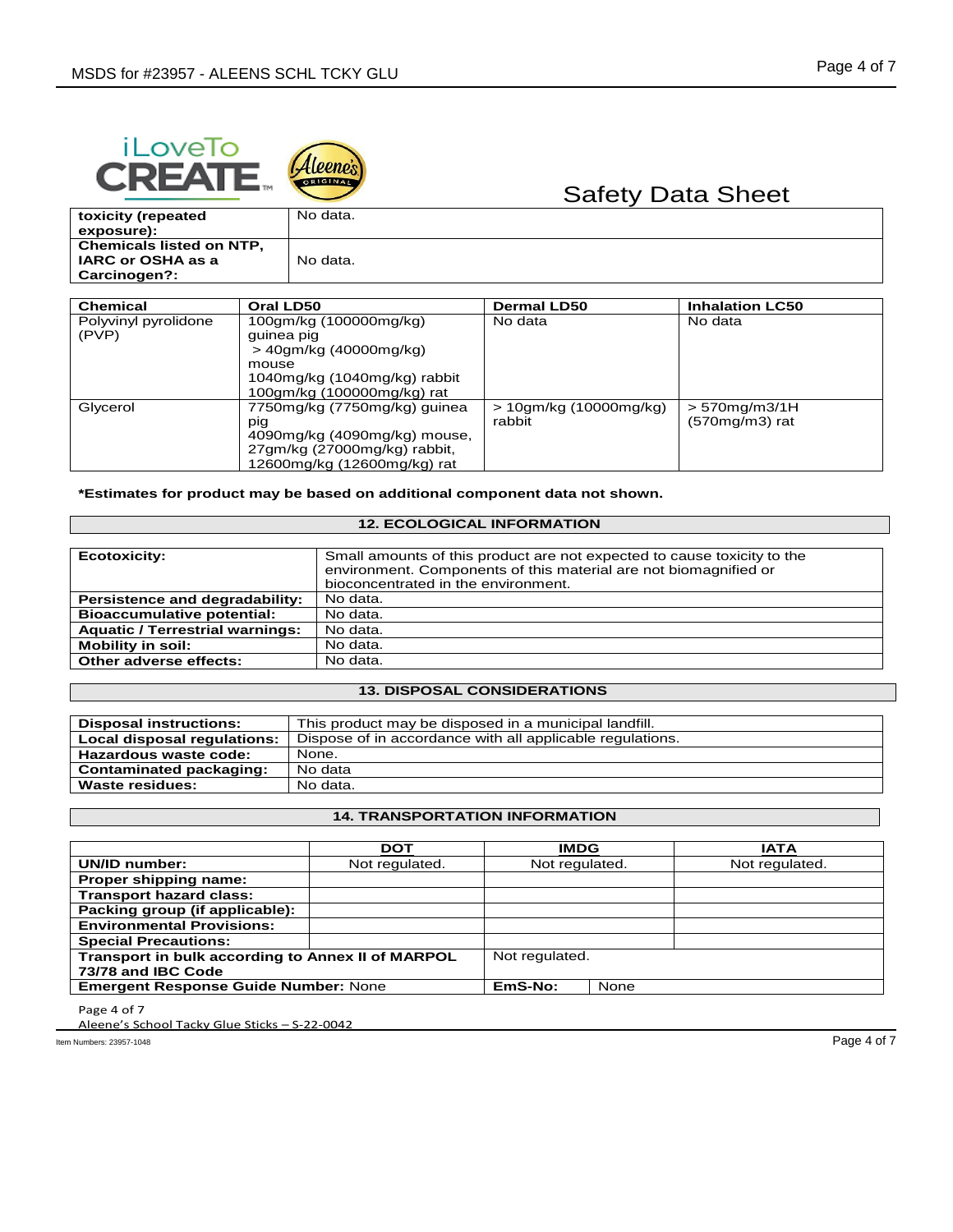

None

# Safety Data Sheet

| <b>Pictograms</b>  |
|--------------------|
| <b>IATA: IMDG:</b> |
| None               |

**Marine Pollutant:** None

## **15. REGULATORY INFORMATION**

| <b>US Federal Regulations:</b>                                                         |                           | Not regulated.                                                                                                                  |                                                                                         |                           |  |  |
|----------------------------------------------------------------------------------------|---------------------------|---------------------------------------------------------------------------------------------------------------------------------|-----------------------------------------------------------------------------------------|---------------------------|--|--|
| <b>TSCA Section 12(b) Export Notification</b>                                          |                           |                                                                                                                                 |                                                                                         |                           |  |  |
| (40 CFR 707, Subpt. D):                                                                |                           | Not regulated.                                                                                                                  |                                                                                         |                           |  |  |
| <b>CERCLA (Superfund) reportable</b>                                                   |                           |                                                                                                                                 |                                                                                         |                           |  |  |
| quantity (lbs.) (40 CFR 302.4):                                                        |                           | Not regulated.                                                                                                                  |                                                                                         |                           |  |  |
| <b>OSHA Specifically Regulated</b>                                                     |                           |                                                                                                                                 |                                                                                         |                           |  |  |
| Substances (29 CFR 1910.1001-1050):                                                    |                           | Not regulated.                                                                                                                  |                                                                                         |                           |  |  |
| <b>Hazard Categories:</b>                                                              |                           |                                                                                                                                 |                                                                                         |                           |  |  |
|                                                                                        | <b>Immediate Hazard:</b>  | Not classified.                                                                                                                 |                                                                                         |                           |  |  |
|                                                                                        | <b>Delayed Hazard:</b>    | Not classified.                                                                                                                 |                                                                                         |                           |  |  |
|                                                                                        | Fire Hazard:              | Not classified.                                                                                                                 |                                                                                         |                           |  |  |
| <b>Pressure Hazard:</b>                                                                |                           | Not classified.                                                                                                                 |                                                                                         |                           |  |  |
|                                                                                        | <b>Reactivity Hazard:</b> | Not classified.                                                                                                                 |                                                                                         |                           |  |  |
| <b>Section 302 Extremely Hazardous</b>                                                 |                           |                                                                                                                                 |                                                                                         |                           |  |  |
| Substance (40 CFR 355, Appendix A):                                                    |                           | Not regulated.                                                                                                                  |                                                                                         |                           |  |  |
| <b>Chemical</b><br><b>CAS</b>                                                          | Reportable                | Threshold                                                                                                                       | <b>Threshold planning</b>                                                               | <b>Threshold planning</b> |  |  |
| Name:<br>Number:                                                                       | <b>Quantity:</b>          | planning quantity:                                                                                                              | quantity, lower value:                                                                  | quantity, upper value:    |  |  |
| N/A<br>N/A                                                                             | N/A                       | N/A                                                                                                                             | N/A                                                                                     | N/A                       |  |  |
|                                                                                        |                           |                                                                                                                                 | Superfund Amendments and Reauthorization Act of 1986 (SARA)                             |                           |  |  |
| <b>SARA 304 Emergency release</b>                                                      |                           |                                                                                                                                 |                                                                                         |                           |  |  |
| notification:                                                                          |                           | Not regulated.                                                                                                                  |                                                                                         |                           |  |  |
| SARA 311/312 (40 CFR 370) Hazardous                                                    |                           |                                                                                                                                 |                                                                                         |                           |  |  |
| <b>Chemical:</b>                                                                       |                           | Not regulated.                                                                                                                  |                                                                                         |                           |  |  |
| SARA 313 (TRI reporting): Not regulated.                                               |                           | <b>Chemical Name:</b>                                                                                                           | <b>CAS Number:</b>                                                                      | % by wt.                  |  |  |
| <b>Drug Enforcement Administration (DEA)</b>                                           |                           |                                                                                                                                 |                                                                                         |                           |  |  |
| (21 CFR 1308.11-15):                                                                   |                           | Not regulated.                                                                                                                  |                                                                                         |                           |  |  |
|                                                                                        |                           |                                                                                                                                 |                                                                                         |                           |  |  |
| <b>Clean Air Act (CAA) Section 112</b><br><b>Hazardous Air Pollutants (Haps) List:</b> |                           | Not regulated.                                                                                                                  |                                                                                         |                           |  |  |
| Clean Air Act (CAA) Section 112(r)                                                     |                           |                                                                                                                                 |                                                                                         |                           |  |  |
| <b>Accidental Release Prevention (40 CFR</b>                                           |                           |                                                                                                                                 |                                                                                         |                           |  |  |
| 68.130):                                                                               |                           | Not regulated.                                                                                                                  |                                                                                         |                           |  |  |
| Safe Drinking Water Act (SDWA):                                                        |                           | Not regulated.                                                                                                                  |                                                                                         |                           |  |  |
| <b>Canadian Domestic Substances List</b>                                               |                           |                                                                                                                                 |                                                                                         |                           |  |  |
| (DSL):                                                                                 |                           | Not regulated.                                                                                                                  |                                                                                         |                           |  |  |
|                                                                                        |                           | <b>State Regulations</b>                                                                                                        |                                                                                         |                           |  |  |
| <b>TSCA:</b>                                                                           |                           |                                                                                                                                 |                                                                                         |                           |  |  |
|                                                                                        |                           | This product is manufactured in compliance with all provisions of the Toxic<br>Substances Control Act, 15 U.S. C. 2601 et. Seq. |                                                                                         |                           |  |  |
| FDA:                                                                                   | Not regulated.            |                                                                                                                                 |                                                                                         |                           |  |  |
| <b>SARA/Title III:</b>                                                                 |                           | This product does not contain substances at or above the reported threshold under                                               |                                                                                         |                           |  |  |
|                                                                                        |                           | Section 313, based on available data.                                                                                           |                                                                                         |                           |  |  |
| <b>Conforms to Non-Toxic</b>                                                           |                           | Products are certified in a program of toxicological evaluation by a nationally                                                 |                                                                                         |                           |  |  |
| <b>ASTM-4236:</b>                                                                      |                           |                                                                                                                                 | recognized toxicologist to contain no materials in sufficient quantities to be toxic or |                           |  |  |
|                                                                                        |                           | injurious to humans or to cause acute or chronic health problems. These products are                                            |                                                                                         |                           |  |  |
|                                                                                        |                           |                                                                                                                                 | certified to be labeled in accordance with the voluntary chronic hazard labeling        |                           |  |  |

Page 5 of 7

Aleene's School Tacky Glue Sticks – S-22-0042

Item Numbers: 23957-1048 Page 5 of 7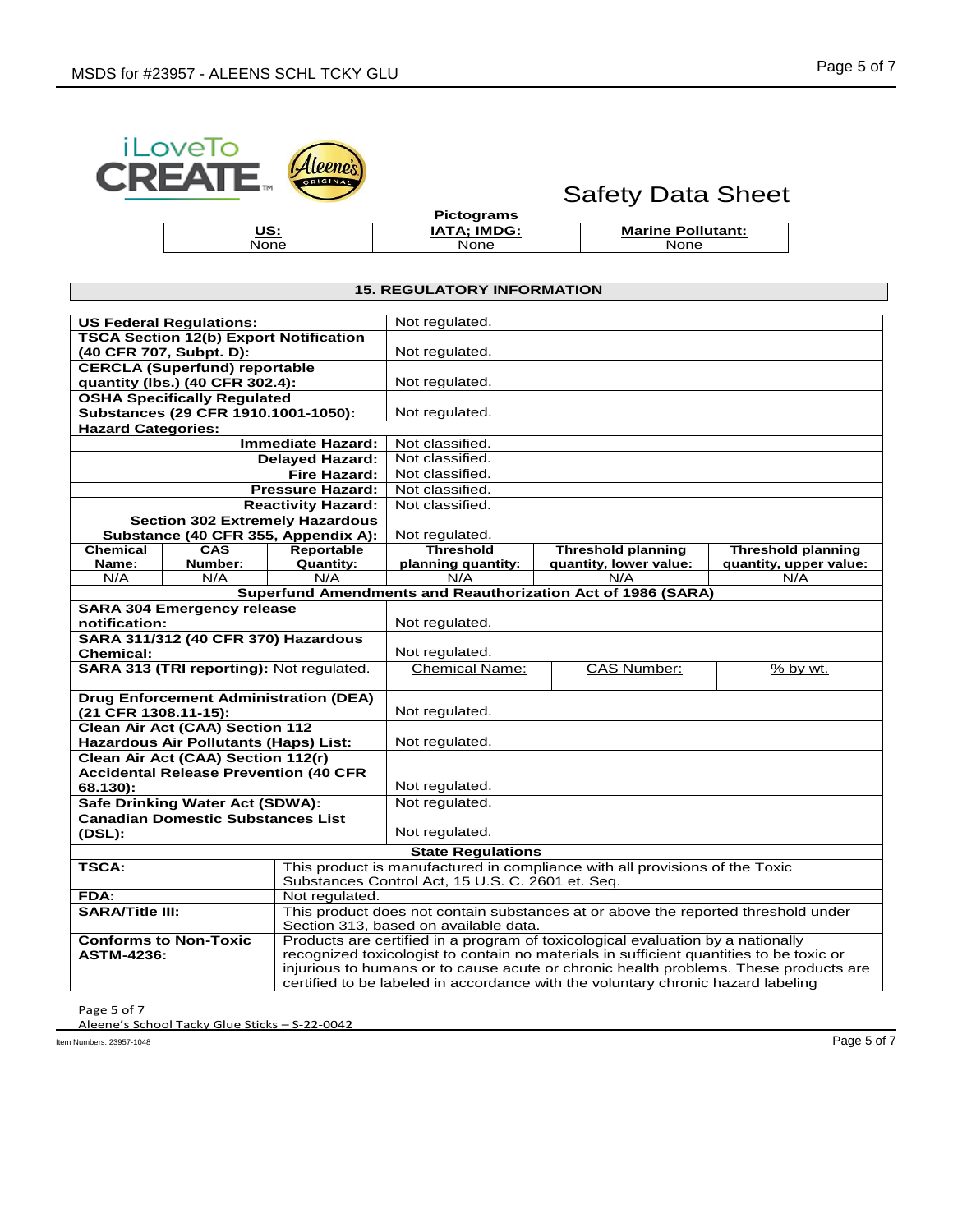



#### **Safety Data Sheet** standard ASTM D-4236. In addition, there is no physical hazard as defined within 29 CFR Part 1910.1200(c). **California Proposition 65 Warning:** This product does not contain chemicals that are known to the State of California to cause cancer, birth defects, or other reproductive harm. Unless a concentration is specified in Section 2 of the SDS, the above chemicals(s) are present in trace amounts.

Page 6 of 7 Aleene's School Tacky Glue Sticks – S-22-0042

Item Numbers: 23957-1048 Page 6 of 7